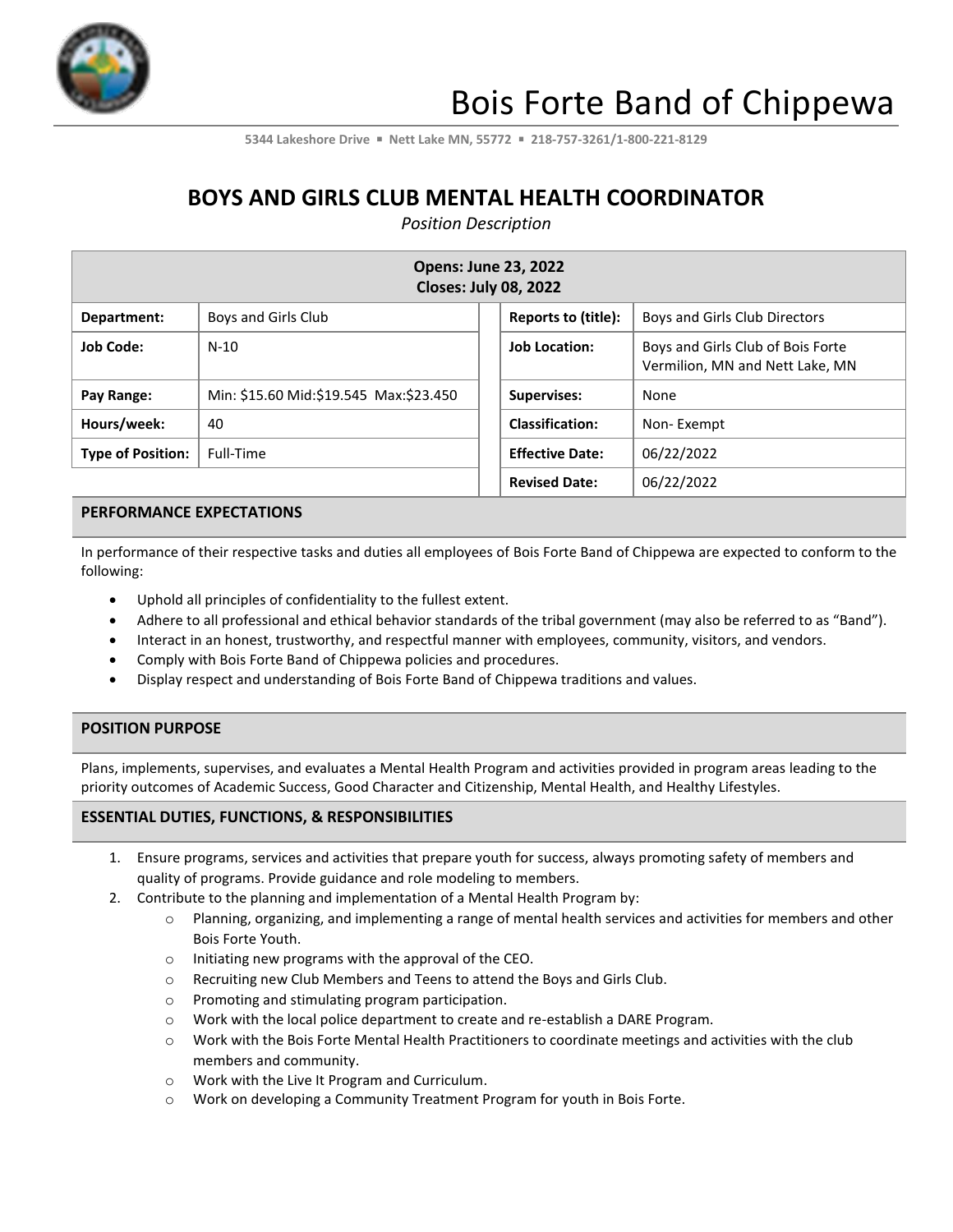# **BOYS AND GILRS MENTAL HEALTH COORDINATOR** Page 2

#### *Position Description*

- 3. Ensure quality improvement by monitoring and evaluating outcome achievement against target goals, recommending modifications that respond to member needs and interests, and participating in weekly branch staff meetings
- 4. Ensure a healthy and safe environment, supervising members in program area.
- 5. Manage facilities and ensure a productive work environment, maintaining an inventory of all program equipment and supplies in good order.
- 6. Create requisitions, as necessary, control expenditures against monthly supply budget.
- 7. Manage administrative systems by helping recruit and register new members and participating in their Club orientation process.
- 8. Develop and implement a component of the program that includes language and culture.
- 9. Recruit, train and manage assigned youth, volunteers, and staff; provide ongoing feedback; and identify and support development opportunities.
- 10. Will participate in special programs and/or events.
- 11. Will be required to drive Club van, be insurable, and transport club members.
- 12. Facilitate living skills or social emotional programming for youth and families.
- 13. Integrate supports into traditional youth development programming.
- 14. Develop/increase accessibility to socioemotional resources available to youth and families.
- 15. Additional duties as assigned.

### **MINIMUM MANDATORY QUALIFICATIONS**

| Experience:                                                                   | 3 or more years of experience working with high-risk adolescents and diverse communities.<br>3 or more years of experience in planning and implementing youth programs.<br>٠                                                                                                                                                                                                                                                                                                                                                                                                                                                                                                                                                                                                                                                                                                                                                                                                                                                                                                                                                                                                                                                                                                                                                                                                                              |
|-------------------------------------------------------------------------------|-----------------------------------------------------------------------------------------------------------------------------------------------------------------------------------------------------------------------------------------------------------------------------------------------------------------------------------------------------------------------------------------------------------------------------------------------------------------------------------------------------------------------------------------------------------------------------------------------------------------------------------------------------------------------------------------------------------------------------------------------------------------------------------------------------------------------------------------------------------------------------------------------------------------------------------------------------------------------------------------------------------------------------------------------------------------------------------------------------------------------------------------------------------------------------------------------------------------------------------------------------------------------------------------------------------------------------------------------------------------------------------------------------------|
| Education:                                                                    | High School Diploma or GED.<br>$\bullet$<br>3 or more years of experience in the Mental Health field.<br>٠                                                                                                                                                                                                                                                                                                                                                                                                                                                                                                                                                                                                                                                                                                                                                                                                                                                                                                                                                                                                                                                                                                                                                                                                                                                                                                |
| License/Certification:                                                        | Be certified or be willing to be certified in basic first aid and CPR.<br>$\bullet$<br>Must possess a valid driver's license, be insurable under the Band's RTC Automobile Policy,<br>٠<br>and be eligible to drive under any other motor vehicle use policies applicable to the position.                                                                                                                                                                                                                                                                                                                                                                                                                                                                                                                                                                                                                                                                                                                                                                                                                                                                                                                                                                                                                                                                                                                |
| Mandatory Knowledge,<br>Skills, Abilities and<br><b>Other Qualifications:</b> | Ability to work afternoon and evening hours.<br>$\bullet$<br>Ability to move efficiently between locations.<br>$\bullet$<br>Experience in planning and implementing youth programs.<br>$\bullet$<br>Knowledge of youth development.<br>$\bullet$<br>Ability to motivate youth and manage behavior problems.<br>$\bullet$<br>Ability to recruit, train, supervise, and motivate staff.<br>٠<br>Ability to deal with the public.<br>$\bullet$<br>Ability to plan and implement quality programs for youth.<br>$\bullet$<br>Ability to organize and supervise members in a safe environment.<br>$\bullet$<br>Excellent organizational and oral/written communication skills.<br>$\bullet$<br>Ability to work independently as well as part of a team.<br>$\bullet$<br>Ability to successfully navigate Microsoft Teams and Zoom.<br>$\bullet$<br>Basic understanding of youth development settings in an after-school program.<br>٠<br>Experience working with high-risk adolescents and diverse communities.<br>$\bullet$<br>Maintain close, daily contact with Club staff (professional and volunteer), Club members, and<br>٠<br>supervisor to receive/provide information, discuss issues, explain guidelines/ instructions;<br>instruct; and advise/counsel.<br>Maintain contact with external community groups, schools, members' parents, and others to<br>$\bullet$<br>assist in resolving problems. |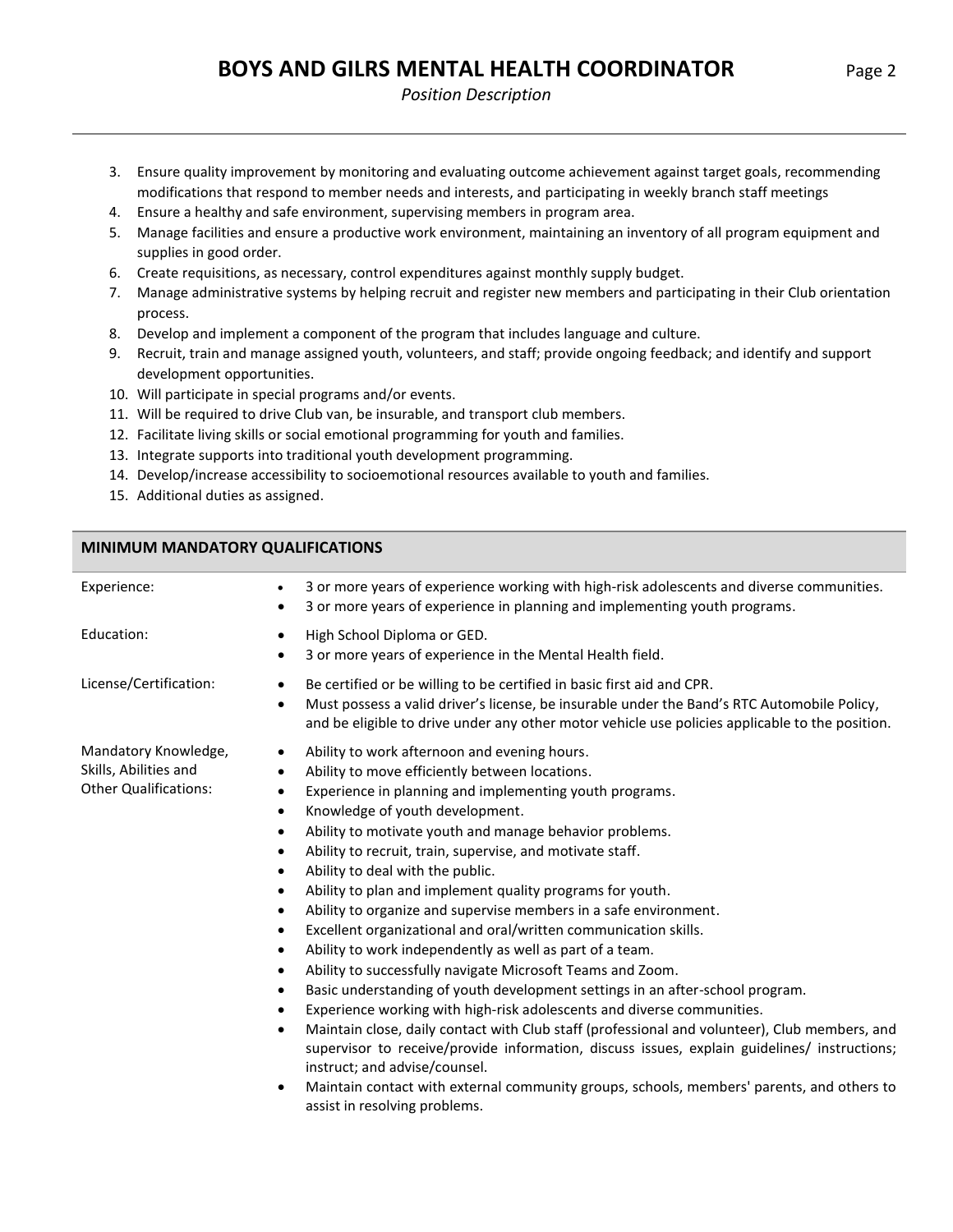### **BOYS AND GILRS MENTAL HEALTH COORDINATOR** Page 3

*Position Description*

#### **PREFERRED QUALIFICATIONS**

• None

| <b>WORK ENVIRONMENT</b> |                                                                                                                                                                                                                                                                                                                                                                                                                                                                                                                                                                                                                       |  |  |
|-------------------------|-----------------------------------------------------------------------------------------------------------------------------------------------------------------------------------------------------------------------------------------------------------------------------------------------------------------------------------------------------------------------------------------------------------------------------------------------------------------------------------------------------------------------------------------------------------------------------------------------------------------------|--|--|
| Work environment:       | The work environment characteristics described here are representative to those an employee<br>encounters while performing the primary functions of this job. Normal office conditions exist, and the<br>noise level in the work environment can vary from low to moderate. Limited overnight travel may be<br>required from time to time.                                                                                                                                                                                                                                                                            |  |  |
| Physical demands:       | The physical demands described here are representative of those that must be met by an employee to<br>successfully perform the primary functions of this job. While performing the duties of this job, the<br>employee may be required to frequently stand, walk, sit, bend, twist, talk, hear and perform repetitive<br>motions. The employee must occasionally lift and/or move up to 50 pounds. Specific vision abilities<br>required by this job include reading, distance, computer, and color vision. Talking and hearing are<br>essential to communicate with the community, visitors, employees, and members. |  |  |
| Mental demands:         | The employee must be able to handle frequent interruptions and must also multi-task and interact with<br>a wider variety of people.                                                                                                                                                                                                                                                                                                                                                                                                                                                                                   |  |  |

### **TRIBAL AND INDIAN PREFERENCE**

The Bois Forte Band of Chippewa has implemented a Tribal and Indian Preference in Employment Policy. Pursuant to this Policy, applicants who possess the knowledge, skills, and abilities required by this position, and who are enrolled members of the Bois Forte Band of Chippewa Tribe will be given primary preference in hiring and employment for this position. Members of other federally-recognized Indian tribes will be given secondary preference for hiring and employment after providing proof of tribal membership. Tribal and Indian preference is integrated into the interview and scoring process for candidates for job positions. .

| <b>OTHER</b>                 |                                                                                                                                                                                                                                                                                                                                                                                                                                                                                                                                                                                                                                                                                                                                                                                                                                                                                                                               |
|------------------------------|-------------------------------------------------------------------------------------------------------------------------------------------------------------------------------------------------------------------------------------------------------------------------------------------------------------------------------------------------------------------------------------------------------------------------------------------------------------------------------------------------------------------------------------------------------------------------------------------------------------------------------------------------------------------------------------------------------------------------------------------------------------------------------------------------------------------------------------------------------------------------------------------------------------------------------|
| Confidentiality:             | All employees must uphold all principles of confidentiality to the fullest extent. This position may<br>have access to sensitive information and a breach of these principles will be grounds for immediate<br>termination.                                                                                                                                                                                                                                                                                                                                                                                                                                                                                                                                                                                                                                                                                                   |
| Background<br>Investigation: | This position may be subject to a criminal history background check, a suitability background check<br>and/or a Fair Credit Reporting Act (FCRA) check. In addition, some positions are subject to a 101-630<br>background check in an effort to ensure compliance with Public Law 101-630 "Indian Child Protection<br>and Family Violence Prevention Act." Candidates must be able to successfully pass all required<br>background checks to qualify for this position.                                                                                                                                                                                                                                                                                                                                                                                                                                                      |
| Drug Screening:              | All applicants must successfully pass a pre-employment drug screening prior to beginning<br>employment and will be subject to random drug testing.                                                                                                                                                                                                                                                                                                                                                                                                                                                                                                                                                                                                                                                                                                                                                                            |
| Vaccine Requirement:         | The Bois Forte RTC adopted the COVID-19 Vaccination Requirement (Resolution No. 61-2022) which<br>provides that COVID-19 vaccination is required for all employees of the Bois Forte Tribal Government<br>and Band-owned businesses. That Requirement also applies to newly hired employees who must by<br>their first date of employment either (1) present proof of receiving all COVID-19 vaccinations for<br>which they are eligible under CDC guidance or (2) be approved for a medical or religious exemption<br>from the Vaccine Requirement. If the employee only presents proof of the first dose of a two-dose<br>COVID-19 vaccine by the first date of employment, the employee must further present proof of a<br>second dose within 30 days of the date of the employee's first dose and proof of a booster<br>vaccination within one month of eligibility. If the employee only presents proof of a single-dose |